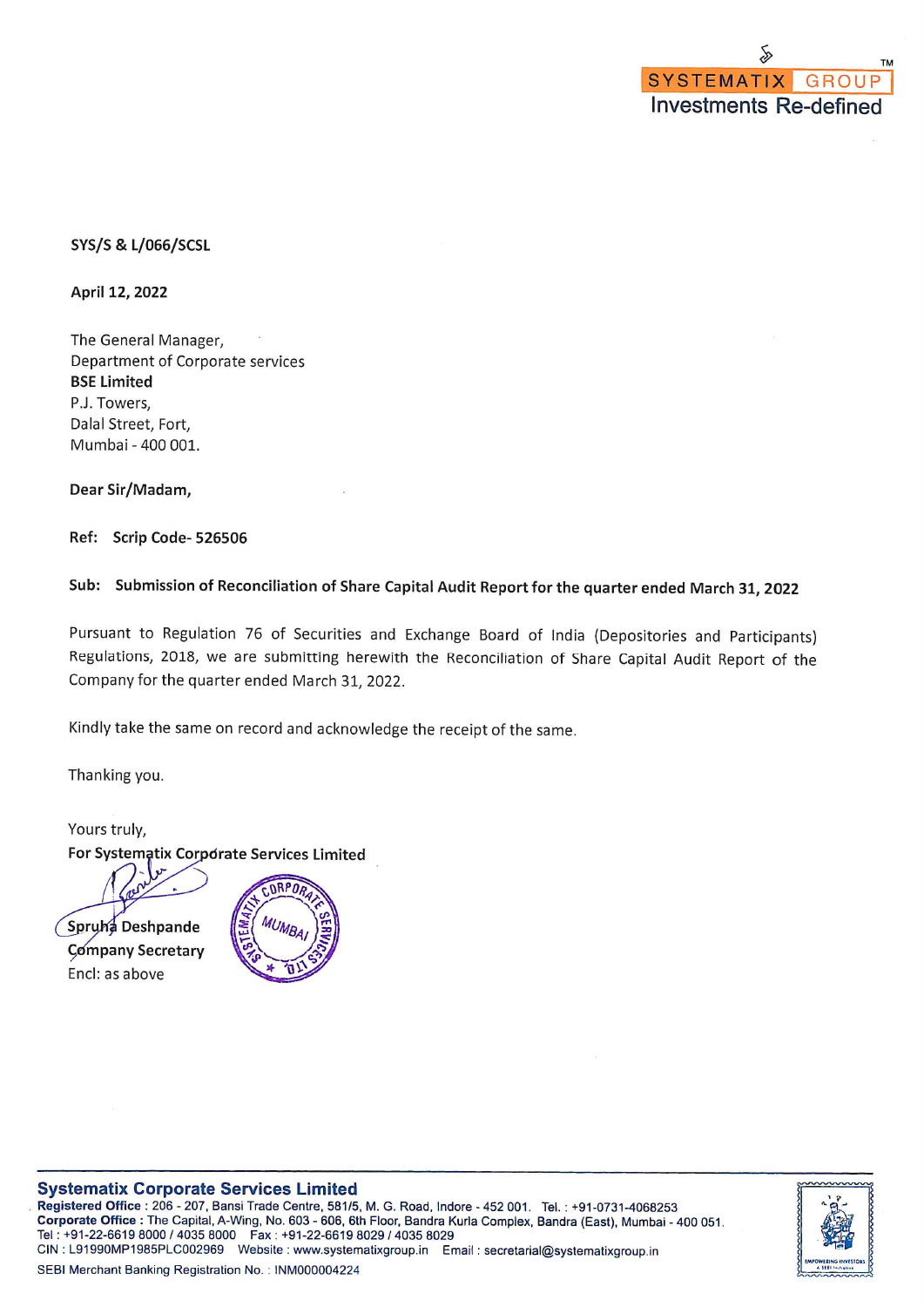# **K. ELANGOVAN,MBA.,M.L.,FCS.,FICWA**

**COMPANY SECRETARY**



## MAIN ROAD, VIRUGAMBAKKAM, NEW NO 38 PLOT NO 61 AVM AVENUE FIRST CHENNAI 600092

#### Mobile : 9444304990 & 9444164920

#### **RECONCILIATION OF SHARE CAPITAL AUDIT**

1 For Quarter Ended

2 ISIN CIN

3 Face Value

4 Name of the Company

5 Registered Office Address

6 Correspondence Address

7 Telephone & Fax Nos.

8 Email Address

9 Name of the Stock Exchanges where the Company's securities are listed :

10 Issued Capital

11 Listed Capital (Exchage -wise) (as per company records)

12 Held in demateriallsed form in CDSL

13 Held in demateriallsed form in NSDL

14 Physical

15 Total No. of Shares (12+13+14) 12980258

INE356B01016

31st March, 2022

L91990MP1985PLC002969

Rs.10 PER SHARE

SYSTEMATIX CORPORATE SERVICES LIMITED

206-207 BANSI TRADE CENTRE, 581/5 M.G.ROAD,

INDORE-452001.

G -BLOCK, BANDRA KURLA COMPLEX, BANDRA (EAST), MUMBAI-400051. THE CAPITAL,"A"WING, 6TH FLOOR, NO.603-606, PLOT NO.C-70

TEL NO. 022-40358000/66198000; FAX: 022-40358029/ 66198029

secretarial@systematixgroup.in

BSE Limited, Mumbai

| Numbers of Shares | % of Total Issued Cap. |
|-------------------|------------------------|
| 12980258          | 100%                   |

12980258 100%

| 11811182 | 90.9934% |
|----------|----------|
| 665233   | 5.1250\% |
| 503843   | 3.8816%  |

16 Reasons for difference if any, between (10 & 11), (10 & 15 ) , ( 11 & 15 ):

100 NA

Page 1 of 2